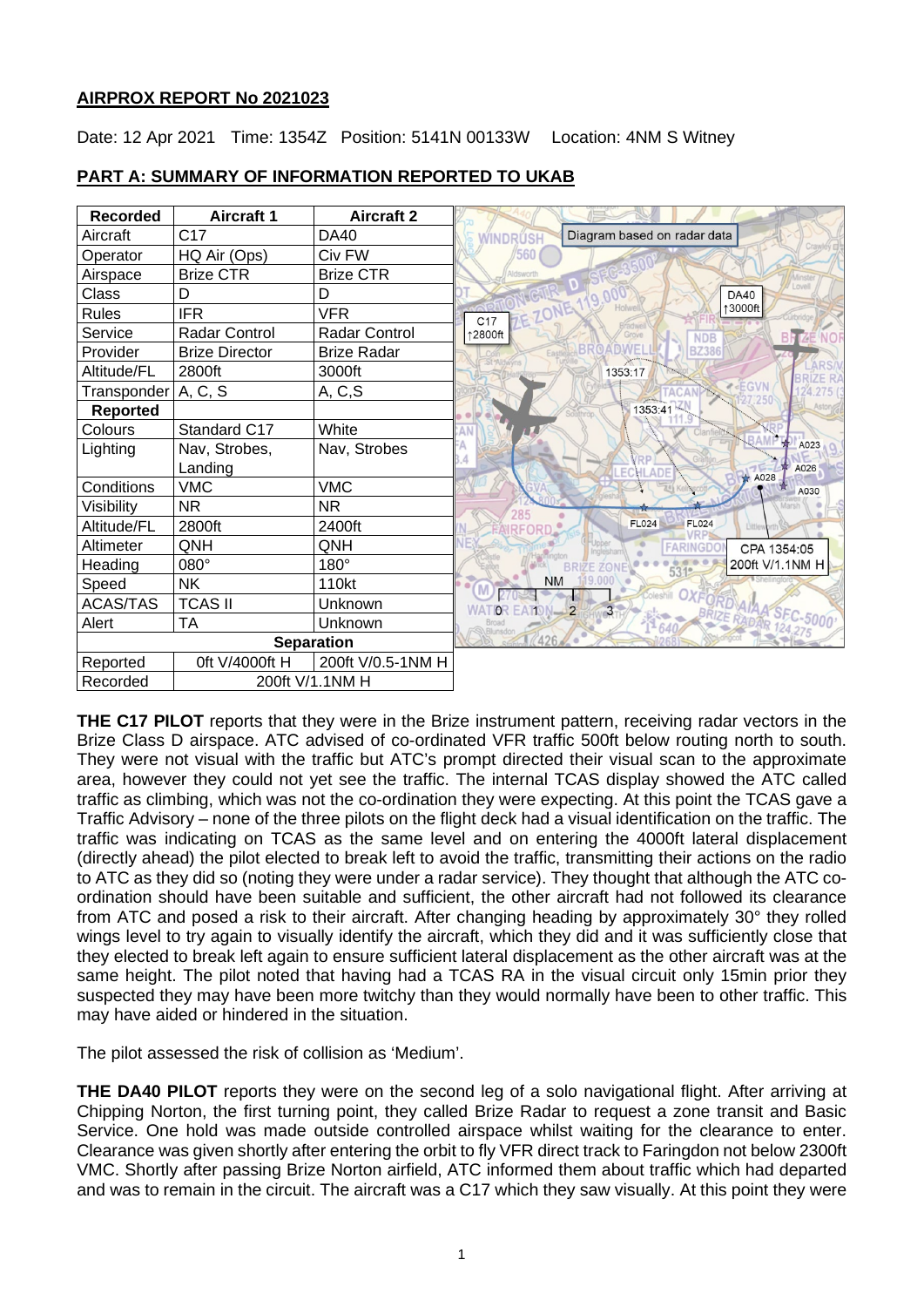at 2400ft as cleared on track to Faringdon under a Radar Control Service. As they saw the aircraft on downwind, visually it seemed that the aircraft was at a similar altitude and that they were converging. This aircraft was at no point heard on the frequency. The pilot felt they had 4 options to avoid a collision 1. Turn left: they did not opt for this as it would not have solved the conflict since it was coming from the right hand side. 2. Turn right: The other traffic was to remain in the circuit, had they turned right for avoidance and it turned left to join base from downwind they would have ended up with the same problem, only for it to be on base leg this time. 3. Descend: Clearance was not below 2300ft, so not an option. 4. Climb: Apply best rate of climb to get away from the conflicting traffic. At the time, the best option seemed to be climb, so they applied full power and entered a best rate of climb. Once they entered the best rate of climb, it was clear that they would be rather close, however nothing else could be done from once they decided to enter the climb. The C17 pilot then sighted them and entered a left bank to resolve the conflict. After 1-2 minutes ATC called with a message stating that in "*Class D airspace you are meant to maintain own separation*". The controller continued to state that the C17 had to take avoiding action because otherwise they would have collided. The pilot acknowledged their valid point and apologised for the error and continued along their route.

The pilot assessed the risk of collision as 'Medium'.

**THE BRIZE CONTROLLER** reports that they were the Approach, Zone and Director controller. They were under training as an Approach controller. The DA40 pilot called on the Zone frequency requesting a zone transit routing from north of RAF Brize Norton through to Faringdon VFR. At this time there were two aircraft in the visual circuit, a PA28 (1300ft in the visual circuit) and a C17 (1800ft in the visual circuit). They were then notified by the ADC that the C17 had requested a radar vectored approach after their next circuit. With the visual circuit traffic in mind, the controller cleared [DA40 C/S] on a VFR transit routing direct Faringdon not below altitude 2300ft. They immediately warned the DA40 pilot about the C17 which was at this point 2NM to the east of Brize on approach. They informed [DA40 C/S] that the C17 would shortly be climbing out to altitude 2800ft and to report visual with the aircraft. [DA40 C/S] entered the control zone and reported visual with the C17. The C17 climbed out to altitude 2800ft and contacted them on the Director frequency 133.750. The C17 was turned to the South-East to position for an approach to RW25. As [DA40 C/S] passed through the BZN overhead the controller asked if they were still visual with the C17, they replied no. The controller called the location of the C17 again to [DA40 pilot] and they confirmed they were visual. They then informed the C17 pilot about [the DA40] and that they were visual. At this time [the DA40] was indicating 500ft below on Mode C. Having taken steps to ensure [DA40 C/S] had situational awareness of the C17, they believed the pilot would take visual separation as a VFR transit under Class D rules. Despite this, [DA40 C/S] climbed through the level of the C17, crossing ahead from north to south. The C17 reported [DA40 C/S] as being within close proximity and took an avoiding action turn to the north to ensure separation was maintained. [DA40 C/S] departed the zone to the south and the C17 was then vectored for a PAR approach for RW25.

The controller perceived the severity of the incident as 'Low'.

**THE BRIZE SUPERVISOR** reports that the unit had been working at a medium to high level of traffic for the hour and a half prior to the incident; with Zone and Director both manned individually. Approach had bandboxed the frequencies with no departures or Director traffic and 2 in the visual circuit. The 'not below clearance' was given to separate from the visual circuit. The C17 then left the visual circuit for an instrument circuit. The C17 was called to the zone transit and the pilot called visual. At this point they turned their attention to a query from the Radar controller so did not witness the incident. They noted that having called visual with the C17 they could not explain why the pilot then decided to climb into confliction.

### **Factual Background**

The weather at Brize Norton was recorded as follows:

METAR EGVN 121350Z 03004KT 9999 SCT045 08/M03 Q1029 NOSIG RMK BLU BLU=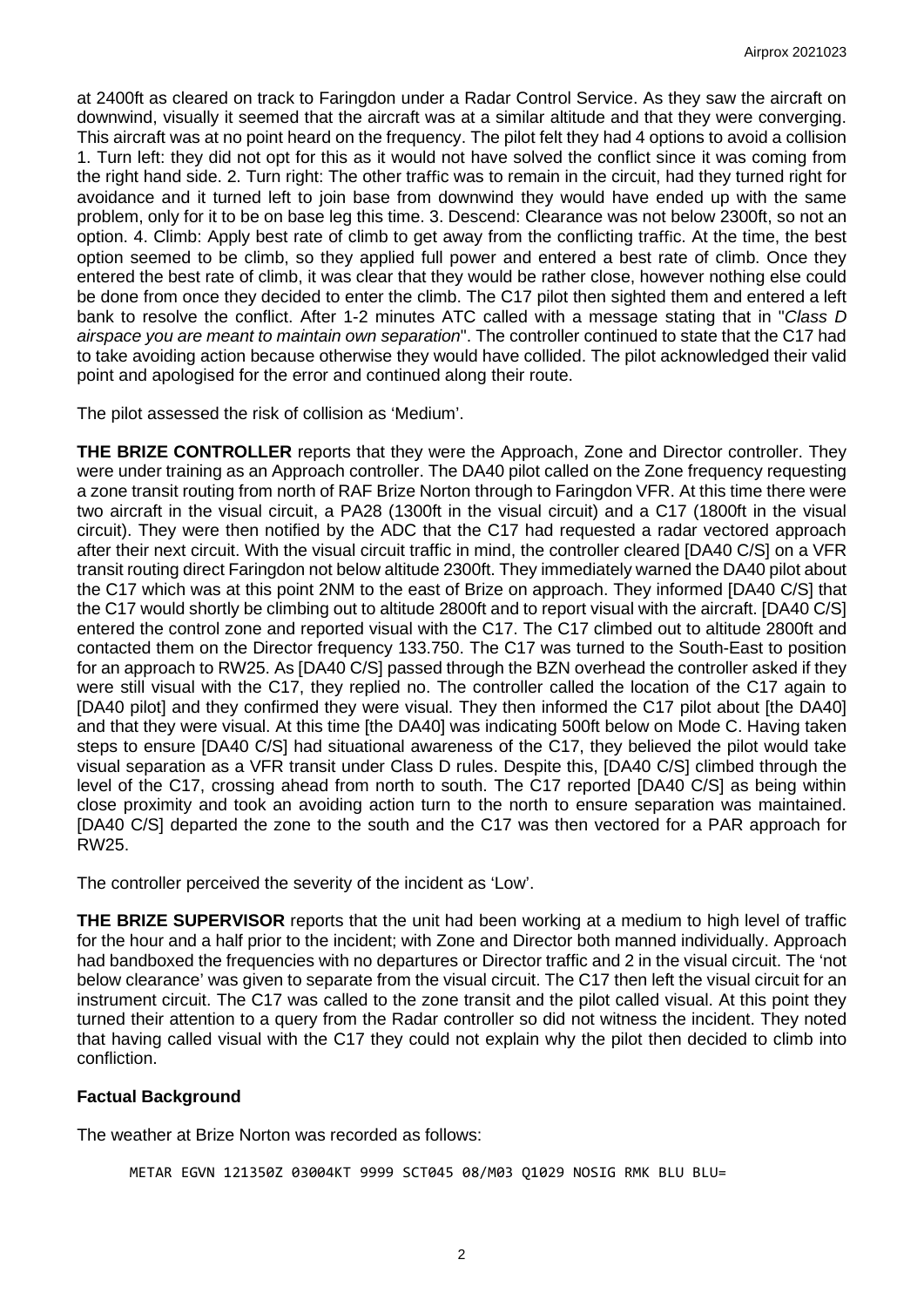#### **Analysis and Investigation**

#### **Military ATM**

The C17 was being vectored in the Radar Training Circuit (RTC) for a PAR approach in receipt of a Radar Control Service, flying IFR. After a heading change to 075° while on the downwind leg, they were passed Traffic Information from the Brize Norton controller regarding the position of the DA40 stating it was *"left 11 o'clock 3 miles crossing left to right ahead, 400ft below DA40 visual with you".*  The C17 pilot reported that they did not see the DA40 but their TCAS showed the DA40 was climbing which was unexpected. They then received a TCAS TA and, as none of the onboard crew were visual the DA40, opted to break left to ensure sufficient lateral separation, which was communicated to ATC.

The DA40 pilot had been cleared through the Brize Norton CTR not below 2300ft VMC under a Radar Control Service routing direct track to Farringdon. The pilot reported that they were informed of the C17 departing from Brize Norton to remain in the circuit which was acquired visually. They were asked by ATC if they were still visual with the C17 and were given further Traffic Information when they reported that they were not. The DA40 pilot reported that they then saw the C17 downwind and it appeared that they were at the same level converging. Due to the position of the C17 and the clearance restriction to operate not below 2300ft, the DA40 pilot opted to climb to avoid the C17.

The Brize Norton controller was under training and was bandboxing with Approach, Director and Zone taskings with no expected departures or director traffic. They were providing an ATS to the DA40, the C17 and another aircraft which only came onto frequency around one minute prior to CPA. The controller cleared the DA40 pilot to transit the CTR not below 2300ft as the visual circuit was active and provided Traffic Information on the position of the C17 along with their intentions to depart for the RTC and requested the DA40 pilot report visual which they confirmed. Once identified on climb-out the C17 pilot was instructed to turn towards the downwind leg when level at 2800ft. Once in the turn, the C17 was given a further heading change to 090° after which the controller confirmed whether the DA40 pilot was still visual with the C17, to which they then confirmed they weren't. Traffic Information was given to enable to the DA40 pilot to become visual again. The controller then took control of another aircraft although their interaction was limited due to their distance to the airfield. The C17 pilot was given another heading change and was passed Traffic Information on the DA40 advising them the DA40 pilot was visual with them.

Figures 1-6 show the positions of the C17 and the DA40 at relevant times during the Airprox. The screen shots are taken from a replay using the NATS Radars, which are not utilised by Brize Norton therefore, may not be entirely representative of the picture available to the Brize Norton Controller. Note that due to the relative positions of the two aircraft, the NATS radars display the height of the C17 as a flight level and the height of the DA40 as an altitude until Figure 6 when both aircraft are displayed with altitude. The QNH was 1029hPa, therefore 480ft can be added to the height displayed for the C17. The Brize controller would have had both aircraft displayed in altitude on their radar.



Figure 1: C17 is given a left turn onto 090°.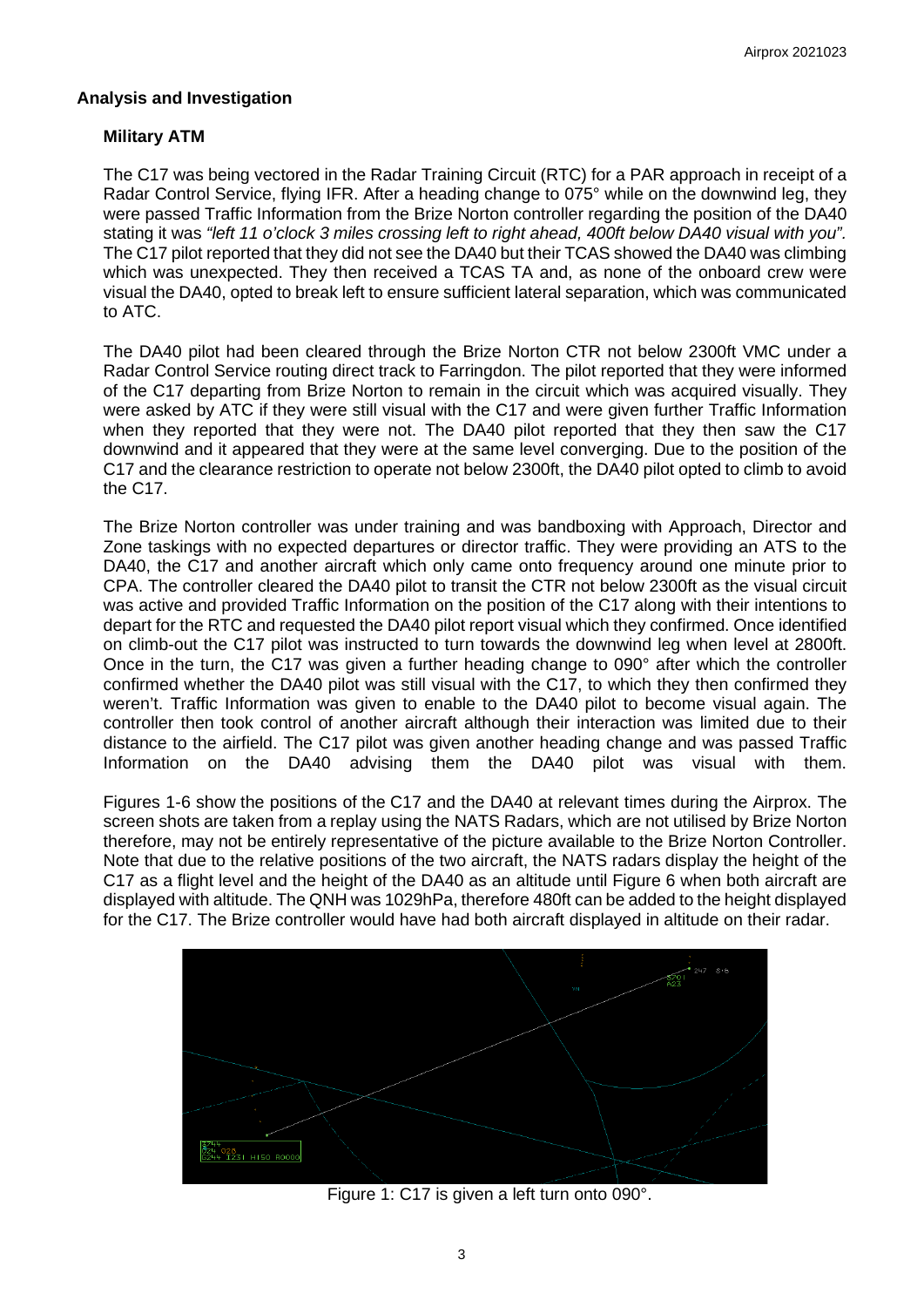The C17 pilot was given a left turn to 090° in keeping with a standard turn in the Radar Training Circuit. The DA40 was routing on track to Faringdon and had previously reported visual with the C17. Separation was measured at 8.6NM (Figure 1).



Figure 2: DA40 is provided with updated Traffic Information.

The Brize Norton controller queried whether the DA40 pilot was still visual with the C17 and, after it was confirmed they were not, provided updated Traffic Information "*west 4miles tracking east, 500ft above"*. Separation decreased to 6.6NM (Figure 2).



Figure 3: C17 was given a heading change to 075° with Traffic Information on the DA40.

Three seconds after the DA40 pilot confirmed they were visual with the C17, another aircraft called the controller requesting a service. Once the exchange was complete the controller changed the C17 heading to 075° and provided Traffic Information on the DA40 stating they were "*left 11 o'clock, 3NMs crossing left to right, 400ft below"*. Separation decreased to 4.5NM (Figure 3).





C17 pilot reported they are intending to turn left. C17 pilot reported breaking left.



Twenty-three seconds later the C17 pilot reported that they were going to turn left, the DA40 could be seen to be climbing. Separation decreased to 2.6NM (Figure 4). Nineteen seconds after their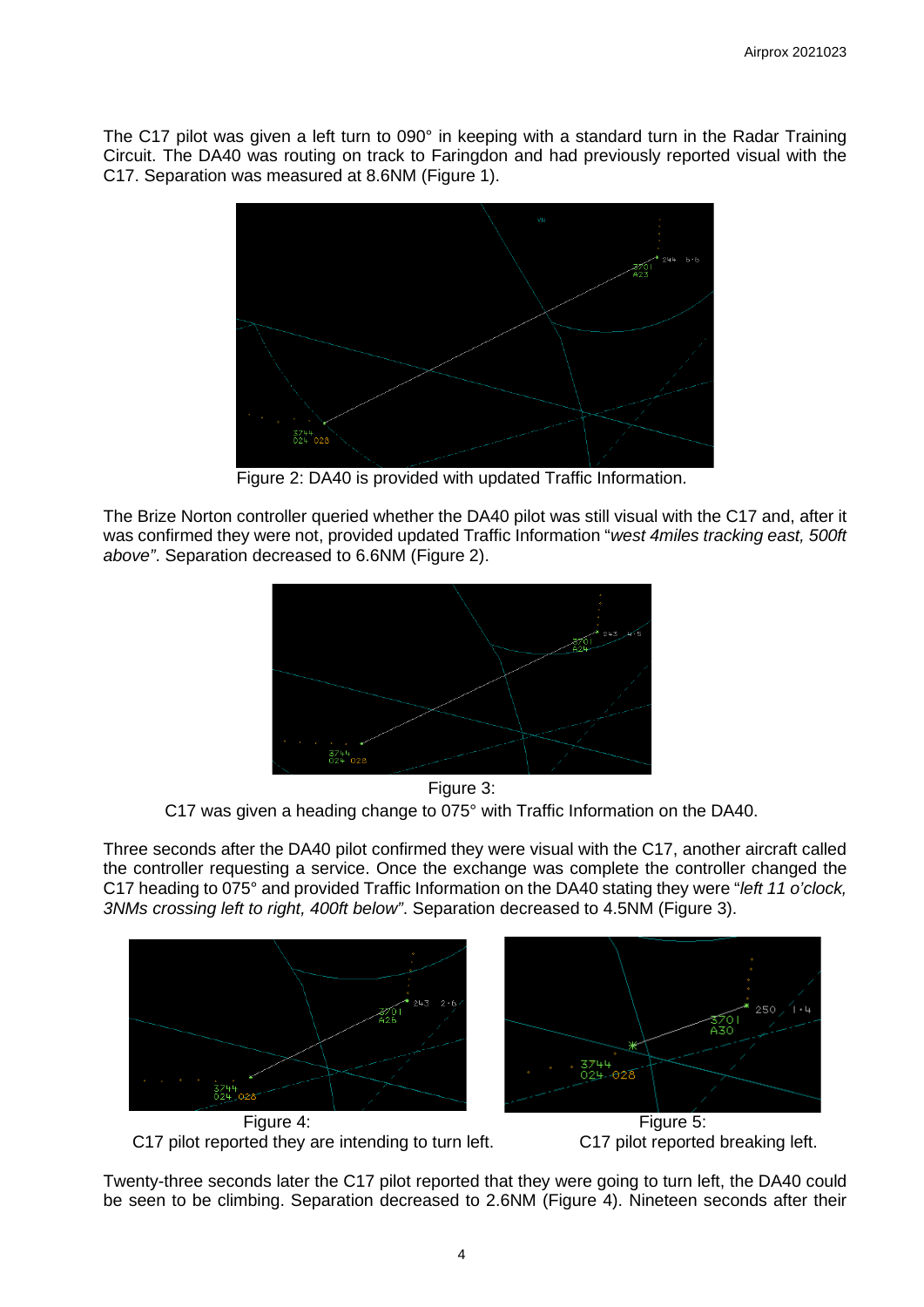initial report the C17 pilot reported breaking left with separation decreasing to 1.4NM. CPA was measured at 1.1NM and 200ft (Figure 6).



Figure 6: CPA.

Although the Brize Norton Approach controller was bandboxed with two other disciplines, Director and Zone, traffic levels were relatively low and appropriate for the bandboxing situation. While the controller provided Traffic Information to both the C17 and the DA40 pilots, it was at times inaccurate in reference to the range of the aircraft. Once Traffic Information was passed, the DA40 pilot became visual quickly on both occasions, however, the C17 pilot only became visual after they manoeuvred their aircraft away from the DA40. The DA40 pilot's clearance to transit the CTR, not below 2300ft, allowed them freedom to climb on their route. That said, they were instructed to maintain VMC and did have the responsibility to maintain separation from other aircraft.

#### **UKAB Secretariat**

Within Class D airspace:

IFR and VFR flights are permitted and all flights are provided with air traffic control service. IFR flights are separated from other IFR flights, receive traffic information in respect of VFR flights and traffic avoidance advice on request. VFR flights receive traffic information in respect of all other flights and traffic avoidance advice on request<sup>[1](#page-4-0)</sup>

Separation standards are not prescribed for application by ATC between VFR flights or between VFR and IFR flights in Class D airspace. However, ATC has a responsibility to prevent collisions between known flights and to maintain a safe, orderly and expeditious flow of traffic. This objective is met by passing sufficient traffic information and instructions to assist pilots to 'see and avoid' each other<sup>[2](#page-4-1)</sup>

The C17 and DA40 pilots shared an equal responsibility for collision avoidance and not to operate in such proximity to other aircraft as to create a collision hazard.<sup>[3](#page-4-2)</sup> If the incident geometry is considered as head-on or nearly so then both pilots were required to turn to the right. [4](#page-4-3) An aircraft operated on or in the vicinity of an aerodrome shall conform with or avoid the pattern of traffic formed by other aircraft in operation.<sup>[5](#page-4-4)</sup>

<span id="page-4-1"></span><span id="page-4-0"></span><sup>&</sup>lt;sup>1</sup> (UK) SERA.6001 Classification of Airspace<br><sup>2</sup> CAP 493 Manual of Air Traffic Services Integration of VFR Flights with IFR Traffic in Class D CTR/CTA/TMA. MAA RA3228 paragraph 4.

<span id="page-4-2"></span> $3$  (UK) SERA.3205 Proximity. MAA RA 2307 paragraphs 1 and 2.

<span id="page-4-3"></span><sup>4</sup> (UK) SERA.3210 Right-of-way (c)(1) Approaching head-on. MAA RA 2307 paragraph 13.

<span id="page-4-4"></span><sup>&</sup>lt;sup>5</sup> (UK) SERA.3225 Operation on and in the Vicinity of an Aerodrome. MAA RA 2307 paragraph 17.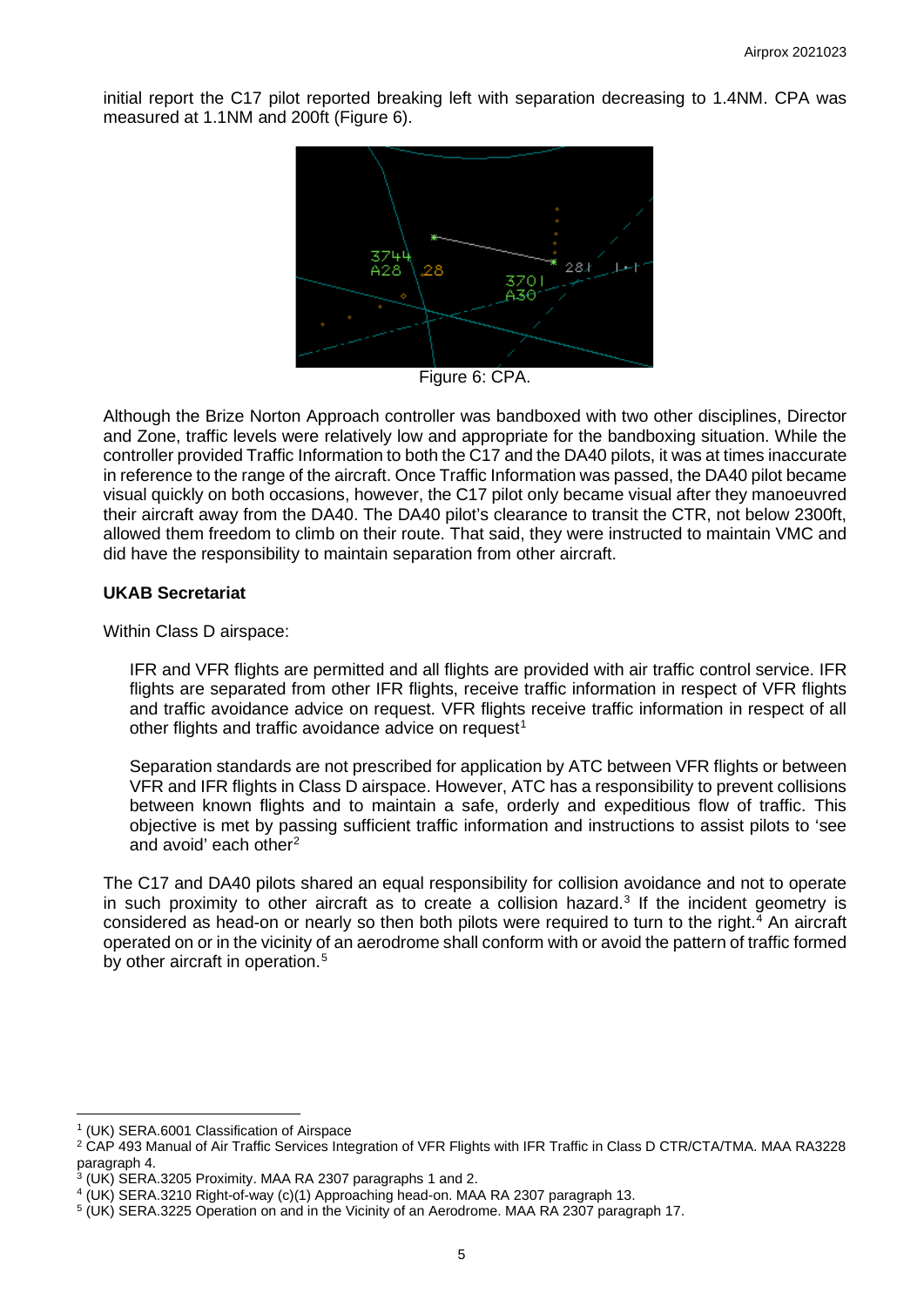### **Comments**

#### **HQ Air Command**

This Airprox was subject to a Local Investigation that came up with only 1 causal factor. It is heartening to see such an honest and detailed report from the pilot of the DA40, explaining their thought process and how the situation developed. Ultimately, the decision to climb was not the best course of action; however, the pilot felt that they were doing the right thing to avoid conflict, which proved to be incorrect and actually made the situation worse. It was due to the TCAS alert that the C17 crew elected to fly a hard manoeuvre to avoid any conflict and it was this action that stopped the distances from getting any closer.

A C17 is an extremely large aircraft, and with only 4-500ft separation between the 2 aircraft, could look a lot closer and potentially co-altitude to a pilot in a small aircraft who is not used to being in such close proximity. This may explain why the pilot of the DA40 thought they were doing the right thing by climbing, avoiding the aircraft that was perceived to be co-alt. However, the event highlights that if there is any doubt over a possible conflict to question ATC early if there is time, as there was with this incident.

ATC gave a not below altitude (due to the circuit being active), rather than a prescriptive altitude to fly at due to the C17 being above. With no option to descend, the option to climb seemed the logical choice at the time, as the DA40 effectively had freedom to manoeuvre above altitude 2300ft. Perhaps a hard height would have cleared up any ambiguity with the coordination. With controller training taking place and being distracted by a new aircraft on frequency, both the supervisor and the controller missed the climb by the DA40 into confliction. However, the important fact remains, the DA40 was VFR within Class D airspace and therefore responsible for maintaining separation.

### **Summary**

An Airprox was reported when a C17 and a DA40 flew into proximity 4NM south of Witney at 1354Z on Monday 12<sup>th</sup> April 2021. The C17 pilot was operating under IFR in VMC, the DA40 pilot was VFR in VMC and both pilots were receipt of a Radar Control Service from Brize Approach.

### **PART B: SUMMARY OF THE BOARD'S DISCUSSIONS**

Information available consisted of reports from both pilots, radar photographs/video recordings, reports from the air traffic controllers involved and reports from the appropriate operating authorities. Relevant contributory factors mentioned during the Board's discussions are highlighted within the text in bold, with the numbers referring to the Contributory Factors table displayed in Part C.

Due to the exceptional circumstances presented by the coronavirus pandemic, this incident was assessed as part of a 'virtual' UK Airprox Board meeting where members provided a combination of written contributions and dial-in/VTC comments.

The Board first looked at the actions of the controller. They had given the DA40 a clearance to cross CAS 'not below' 2300ft, and whilst members thought it likely that the controller intended for the DA40 pilot to remain at 2300ft, thus giving 500ft separation between the two aircraft, nevertheless, the 'not below' clearance gave the pilot the impression of some autonomy in their height. In the event the DA40 pilot, an inexperienced pilot, was uncertain of what to do and when they perceived that there was a conflict, believing that they had latitude in their height, began to climb. Members thought this could have been avoided with more defensive controlling, by giving an exact height for the DA40 to fly at and explicitly stating that it was for separation against the C17, rather than just relying on Traffic Information. Furthermore, they thought the Traffic Information to both pilots was inadequate, with inaccurate ranges and position information passed as cardinals to the C17 pilot (who was steady on heading) rather than using clock-code, which may have enabled the C17 pilot to see the DA40 earlier (**CF1**, **CF3**). Some civilian controlling members noted that they would have been uncomfortable allowing only 500ft separation between two aircraft with such a weight differential, with the potential for wake-turbulence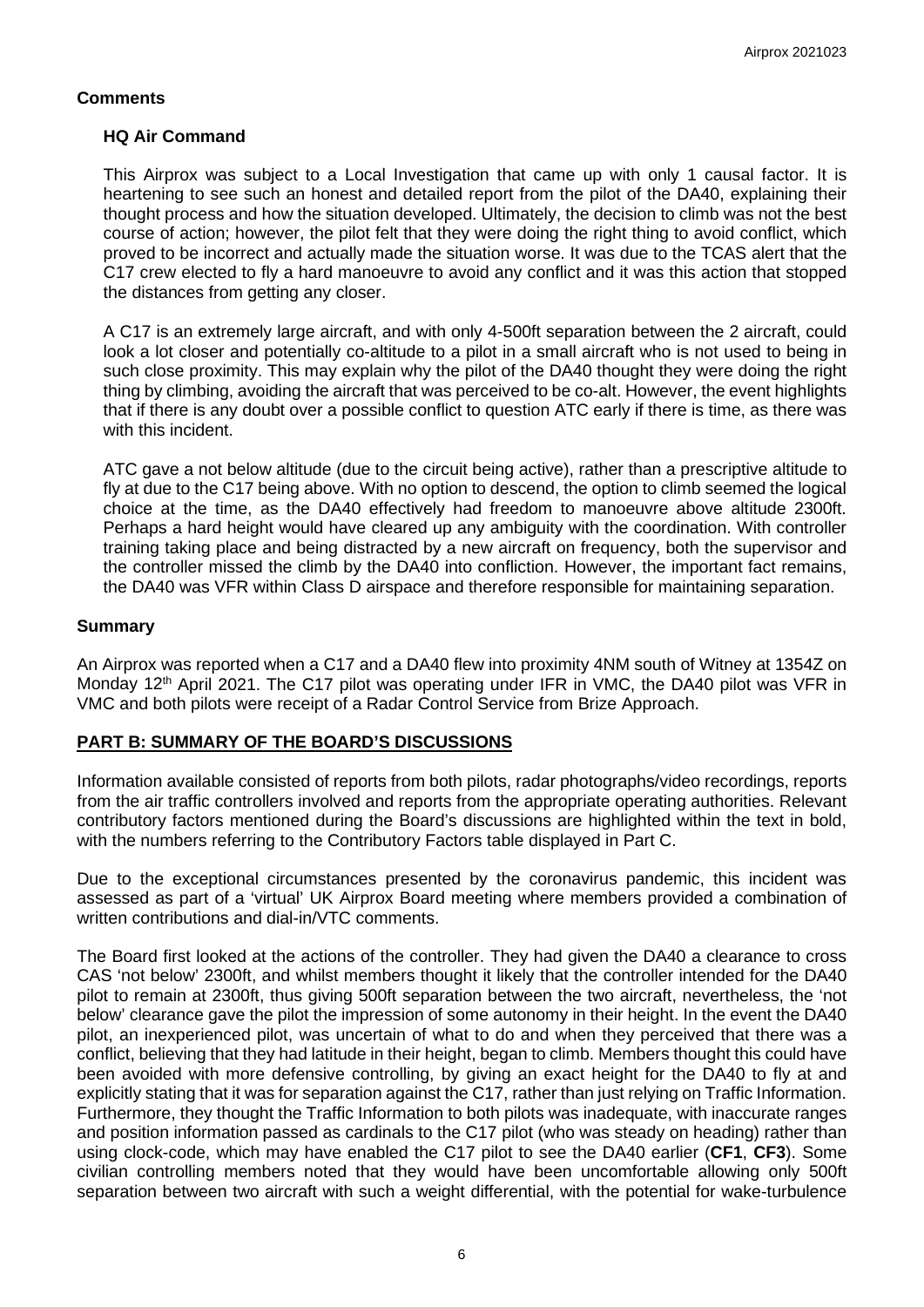for the DA40. The clearance given was for the DA40 to cross to Farringdon, which would take it directly through the path of the C17, and the controller was expecting the DA40 pilot to remain clear of the C17, as per the rules for VFR crossing of Class D airspace. However, noting that the controller checked whether the pilot was visual with the C17 and updated Traffic Information to them, members wondered why the controller did not then notice that the DA40 pilot had begun to climb, because if they had spotted this, then they could have provided an earlier resolution (**CF4**, **CF5**). Members noted that the controller was under training and were told that the controller was validated in the Director position, but not in Approach. This led them to wonder whether the  $OJT<sup>6</sup>$  $OJT<sup>6</sup>$  $OJT<sup>6</sup>$  was monitoring the trainee sufficiently, the trainee controller would be expected to be proficient in directing the C17 in the RTC and only require monitoring in the Approach task, but the OJTI also did not notice the climb of the DA40 (**CF2**).

Turning to the C17 pilot; they were climbing to 2800ft into the RTC and within CAS therefore in receipt of a Radar Control Service. Once steady on a downwind heading they could see the DA40 on their TCAS and although they received Traffic Information from the controller, felt uncomfortable as the two aircraft closed. Once they received a TCAS TA and were still not visual, the pilot decided to take action by turning (**CF8**). After completing the avoiding action turn the pilot became visual with the DA40 (**CF9**) and believed the proximity to be such that they needed to take further action to increase the separation. Although members understood why the pilot felt the need to take action unilaterally, they did wonder whether if the pilot had questioned the controller earlier about the traffic seen on their TCAS, the controller would have been prompted to check the intentions of the DA40 pilot.

For their part, the DA40 pilot had been given a clearance to cross Brize CAS not below 2300ft. The controller had given the pilot Traffic Information on the C17 and the pilot became visual. Members noted that the C17 was a very large aircraft and would have looked closer than it actually was particularly to someone who was unfamiliar with the size of the aircraft, and it was likely that, from a distance, the DA40 pilot perceived the two aircraft to be at the same level (**CF7**). In their report, the pilot describes how, believing that they needed to take action, they discounted a series of options that led them to make the decision to climb (**CF6**) and members commended the pilot for their honesty. However, members wondered why the pilot did not just ask ATC to clarify the height of the C17 and if necessary ask for help in deciding on a course of action, and they urged pilots not to be afraid to ask questions when unsure. Having started out below the C17, once the DA40 pilot had started to climb they were in the impossible position of not being able to outclimb the C17 and thus creating a worsening situation (**CF10**), but fortunately, the C17 pilot took action to remain clear.

Finally, the Board assessed the risk of the Airprox. They discussed the fact that the C17 was not a very manoeuvrable aircraft and that the pilot would not normally expect to need to take avoiding action when flying IFR in the RTC. They noted that the DA40 was being flown by an inexperienced pilot and thought that the controller could have provided more guidance to help alleviate the uncertainty, all of which described a situation where safety was degraded. Nevertheless, once the C17 pilot had taken the avoiding action, the radar separation was such that in the Board's opinion there had been no risk of collision. They therefore assigned Risk Category C.

# **PART C: ASSESSMENT OF CONTRIBUTORY FACTORS AND RISK**

## Contributory Factors:

| 2021023                                             |                    |                              |                           |  |  |
|-----------------------------------------------------|--------------------|------------------------------|---------------------------|--|--|
| Factor                                              | <b>Description</b> | <b>ECCAIRS Amplification</b> | <b>UKAB Amplification</b> |  |  |
| <b>Ground Elements</b>                              |                    |                              |                           |  |  |
| • Regulations, Processes, Procedures and Compliance |                    |                              |                           |  |  |

<span id="page-6-0"></span><sup>&</sup>lt;sup>6</sup> On the Job Training Instructor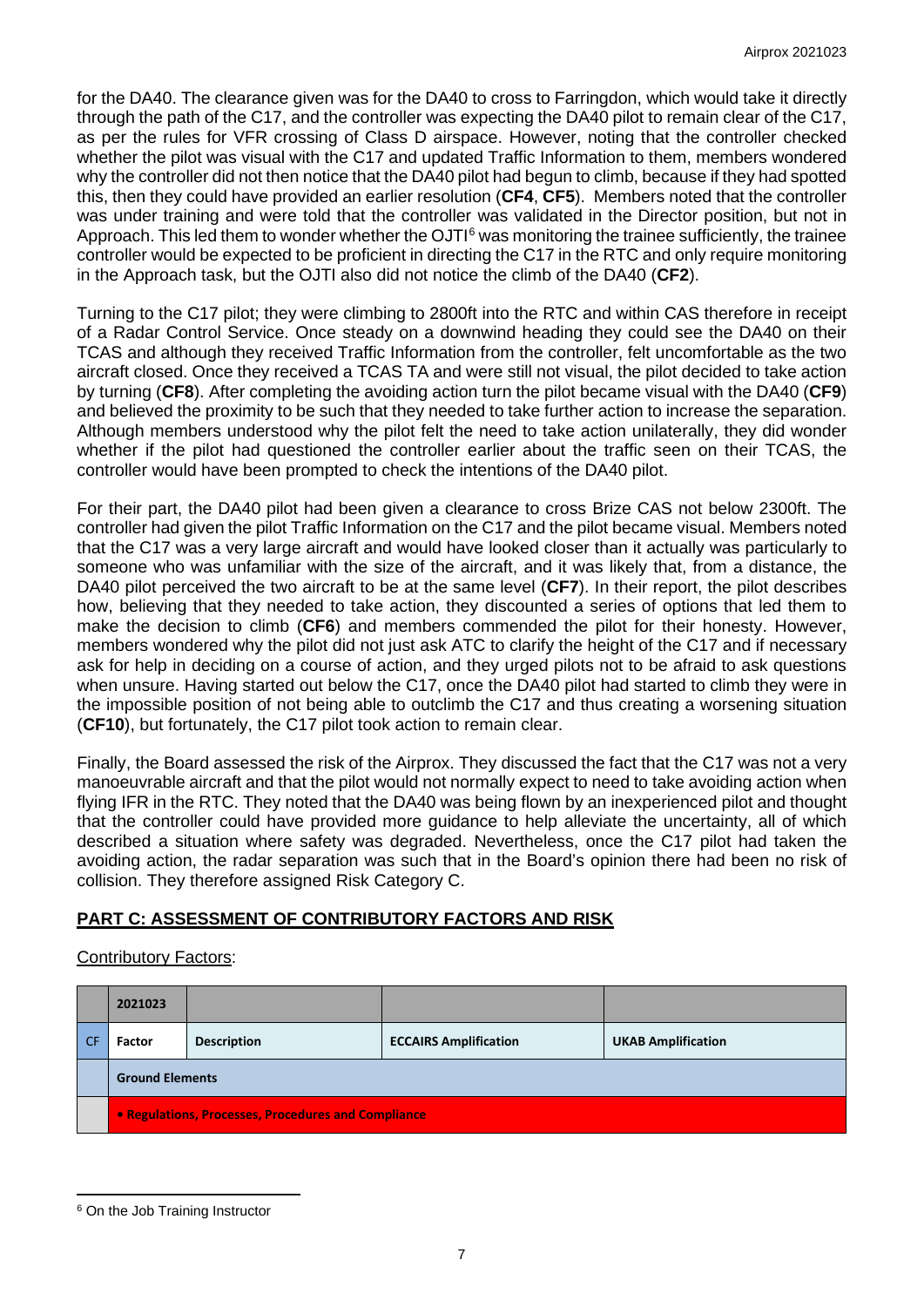| 1  | Human<br>Factors                                                      | • ATM Regulatory Deviation                                  | An event involving a deviation from<br>an Air Traffic Management<br>Regulation.                                                                              | Regulations and/or procedures not<br>fully complied with      |  |  |  |
|----|-----------------------------------------------------------------------|-------------------------------------------------------------|--------------------------------------------------------------------------------------------------------------------------------------------------------------|---------------------------------------------------------------|--|--|--|
|    | • Manning and Equipment                                               |                                                             |                                                                                                                                                              |                                                               |  |  |  |
| 2  | • Recurrent/OJT Instruction or<br>Human<br>Factors<br><b>Training</b> |                                                             | Events involving on the job training<br>of individuals/ personnel                                                                                            |                                                               |  |  |  |
|    | • Situational Awareness and Action                                    |                                                             |                                                                                                                                                              |                                                               |  |  |  |
| 3  | Human<br>Factors                                                      | • ANS Traffic Information<br>Provision                      | Provision of ANS traffic information                                                                                                                         | TI not provided, inaccurate, inadequate,<br>or late           |  |  |  |
| 4  | Human<br>Factors                                                      | • Conflict Detection - Not<br>Detected                      | An event involving Air Navigation<br>Services conflict not being detected.                                                                                   |                                                               |  |  |  |
| 5  | Human<br>Factors                                                      | • Monitoring of<br>Equipment/Instruments                    | Events involving an individual or a<br>crew/ team not to appropriately<br>monitoring equipment or<br>instruments                                             | Equipment misinterpreted                                      |  |  |  |
|    | <b>Flight Elements</b>                                                |                                                             |                                                                                                                                                              |                                                               |  |  |  |
|    | <b>• Tactical Planning and Execution</b>                              |                                                             |                                                                                                                                                              |                                                               |  |  |  |
| 6  | Human<br>• Insufficient Decision/Plan<br>Factors                      |                                                             | Events involving flight crew not<br>making a sufficiently detailed<br>decision or plan to meet the needs<br>of the situation                                 | Inadequate plan adaption                                      |  |  |  |
|    | • Situational Awareness of the Conflicting Aircraft and Action        |                                                             |                                                                                                                                                              |                                                               |  |  |  |
| 7  | Human<br>• Unnecessary Action<br>Factors                              |                                                             | Events involving flight crew<br>performing an action that was not<br>required                                                                                | Pilot was concerned by the proximity of<br>the other aircraft |  |  |  |
|    |                                                                       | <b>• Electronic Warning System Operation and Compliance</b> |                                                                                                                                                              |                                                               |  |  |  |
| 8  | • ACAS/TCAS TA<br>Contextual                                          |                                                             | An event involving a genuine<br>airborne collision avoidance<br>system/traffic alert and collision<br>avoidance system traffic advisory<br>warning triggered |                                                               |  |  |  |
|    | • See and Avoid                                                       |                                                             |                                                                                                                                                              |                                                               |  |  |  |
| 9  | Human<br>Factors                                                      | · Identification/Recognition                                | Events involving flight crew not fully<br>identifying or recognising the reality<br>of a situation                                                           | Late sighting by one or both pilots                           |  |  |  |
| 10 | • Perception of Visual<br>Human<br>Information<br>Factors             |                                                             | Events involving flight crew<br>incorrectly perceiving a situation<br>visually and then taking the wrong<br>course of action or path of<br>movement          | Pilot was concerned by the proximity of<br>the other aircraft |  |  |  |

Degree of Risk: C.

### Safety Barrier Assessment<sup>[7](#page-7-0)</sup>

In assessing the effectiveness of the safety barriers associated with this incident, the Board concluded that the key factors had been that:

<span id="page-7-0"></span> $^7$  The UK Airprox Board scheme for assessing the Availability, Functionality and Effectiveness of safety barriers can be found on the <u>UKAB Website</u>.